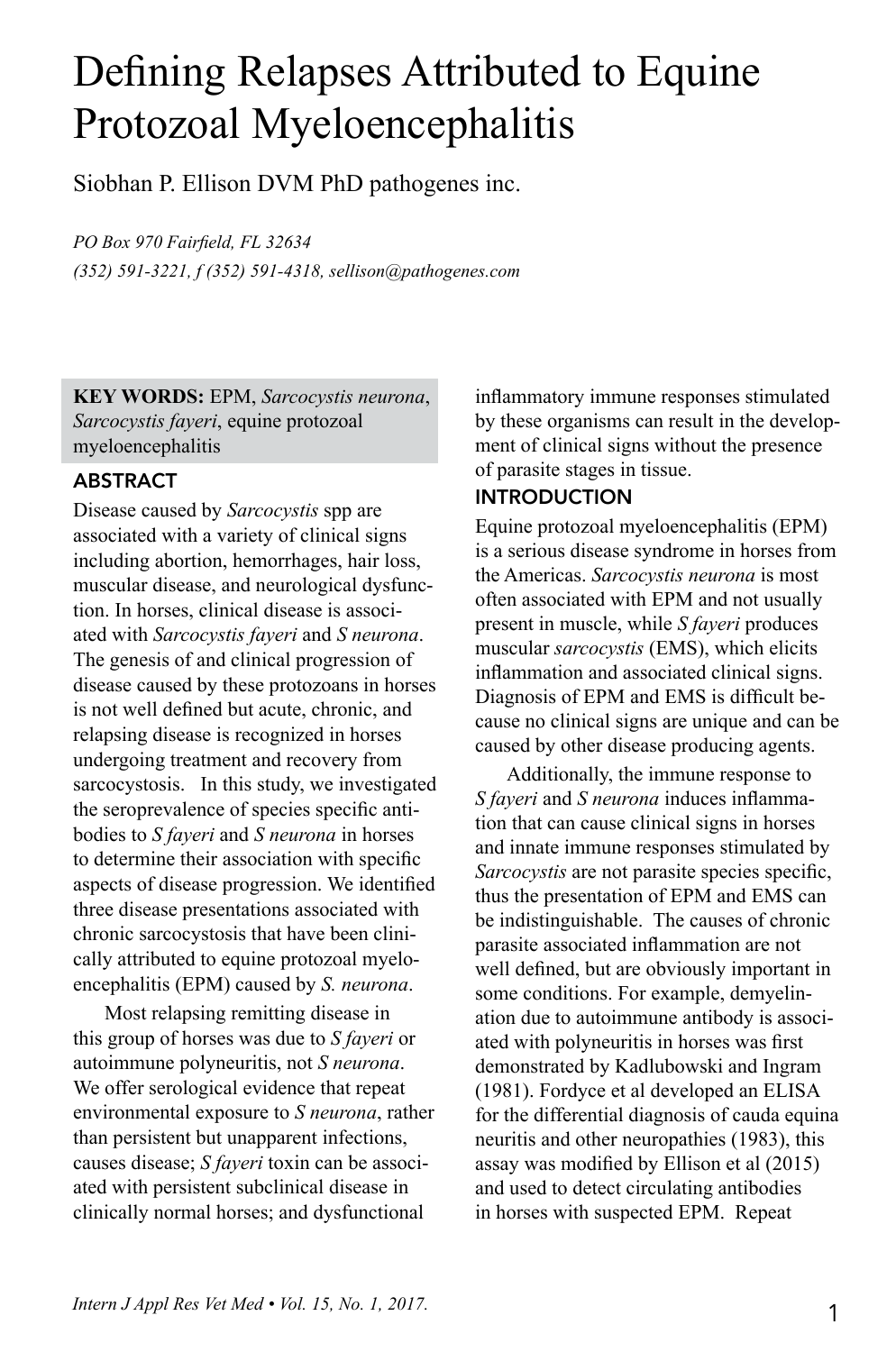exposure to *Sarcocystis* sporocysts from the environment may be important in stimulating a chronic inflammatory response. It is also possible that persistent infection with sarcocysts in muscle can induce chronic inflammation.

In an updated EPM consensus statement Reed et al (2016) reported that many clinically normal horses have serum antibodies against *Sarcocystis* merozoites, indicating that infection and subclinical disease is prevalent. Debilitating, presumably acute infections are seen in a small number of horses exposed to *S neurona*. It is confounding to some veterinarians that protozoal exposure doesn't always result in EPM. *Sarcocystis fayeri* is present in horses world-wide. Aleman et al associated sarcocyst burden with equine neuromuscular disease (2014) and Ellison and Li (2016) reported circulating *S fayeri* antitoxin in horses with neuromuscular disease.

Interestingly, there was a statistically significant correlation between *S fayeri* antitoxin and acute phase inflammatory proteins in the study population. However, chronic inflammation was present in some horses during or after *S neurona* or *S fayeri* infections. After discontinuation of antiprotozoal treatment, EPM-horses often experience a recrudescence of signs, therefore this syndrome is appropriately termed post-treatment EPM (disease) syndrome (PTEDS).

Relapses can occur months to years after apparently successful initial treatment. The consensus opinion reported by Reed et al (2016) indicate that cycles of clinical improvement followed by a relapse can be due to re-exposure to *S neurona* sporocysts or relapse may be due to persistent latent but unapparent infections. Ellison et al (2016) suggest that toxins released from *S fayeri* sarcocysts may cause relapsing clinical signs that are attributed to *S neurona*-EPM. Antibodies against S. fayeri are found in the CNS of some clinically ill horses. However, this finding is not clear (Ellison, data not shown). A consistent finding in equine clinical sarcocystosis is inflammation, Dubey et

al. (2016).

Horses with a history of PTEDS were enrolled into this study to differentiate conditions associated with EPM syndromes. Enrolled horses were evaluated quarterly for signs of neuromuscular dysfunction. Serum was assayed for antibodies against *S neurona* surface antigens (SAG's 1, 5, 6), myelin protein, a neuritogenic peptide of equine myelin protein, *S fayeri* toxin, and C-reactive protein concentration by enzyme linked immunosorbent assays.

## MATERIALS AND METHODS

Sixty-nine adult horses of both sexes were identified by participating veterinarians based on recruitment using the following criteria. Each enrolled horse had at least one relapse of clinical signs of EPM after successful treatment using a licensed antiprotozoal agent (n=41), a licensed antiprotozoal agent and decoquinate/levamisole HCl (n=13), decoquinate/levamisole HCl (n=7), and had a normal neurological assessment by a veterinarian with a gait assessment  $(GAS)$  of 0 (n=47). A horse with a non-neurological lameness was scored with a GAS 1 (n=14). The gait assessment score (GAS) was used because it is accepted as clinically significant by the US Food and Drug

Administration for evaluating the effectiveness of EPM treatments for licensing were described in the Freedom of Information Summary for Marquis, Protazil, and ReBalance. A GAS of 0 is assigned when the gait is normal, a GAS of 1 is described as a neurologic deficit that may be detectable at normal gaits; signs are exacerbated with manipulative procedures (such as backing, turning in tight circles, walking with head elevated). A GAS of 2 is described as a neurological deficit obvious at normal gaits or posture; signs are exacerbated with manipulative procedures.

Serum was tested for selected antigens by ELISA, and horses were grouped by seroreactivity to *S neurona* surface antigens (SAG's 1, 5, 6), *S fayeri* toxin, myelin protein, and a neuritogenic peptide of equine myelin protein as previously described by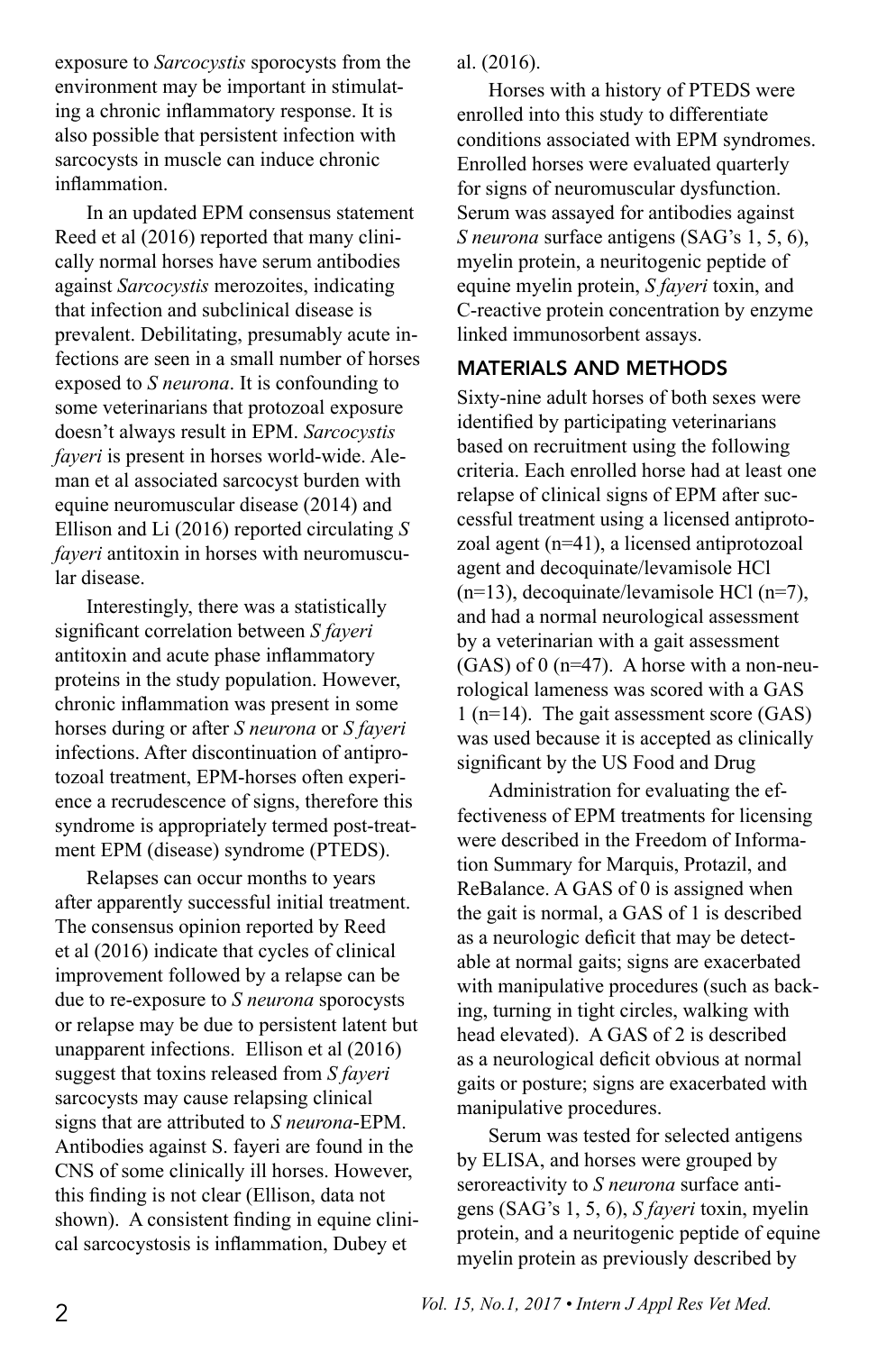Ellison (2003), Ellison and Li (2016), and Ellison et al (2015) respectively. Groups included: SN (antibody against SAG's 1, 5, or 6 detected at a titer > 4), SF (*S fayeri* cyst antitoxin present at a titer  $> 4$ ; with or without SN antibodies), and MPP (antimyelin or anti-neuritogenic peptide antibodies at a titer > 4; with or without SN or SF antibodies). Serum C-reactive protein (CRP) concentration was quantitated by ELISA (Genway, CA). A CRP serum concentration greater than 16 µg/ml was considered elevated, the range was 0-99 µg/ml. Horses were treated with 0.5 mg/kg oral decoquinate in a feed pellet daily for 3-month intervals, horses that did not show signs of EPM continued in the study if the owners were compliant. Decoquinate is believed to inhibit the early infective stages of parasitic protozoa.

At 3, 6, and 9 months of daily treatment, gait was evaluated clinically by the attending veterinarian, serum samples were obtained at the time of examination. Evaluable data required the veterinarians signature, a gait score, and a serum sample submitted for testing. A horse was scored as success if the GAS was 0 and a fail if the GAS was > 0. Statistical analysis was done at 3 months to compare success or failure of treatment between groups (groups were defined based on study entrance seroreactivity). Data was evaluated at 6 and 9 months however, there were insufficient cases for statistical evaluation. Horses in the MPP group that failed were removed from the study and treated based on the Kuzma-Mroczkowska et al (2016) protocol that is used in children with frequently relapsing and steroid-dependent nephrotic syndrome.

#### RESULTS

#### **Three-Month Analysis**

Sixty-one horses were enrolled in the study after 3 months of daily decoquinate treatment. There were 5, 30, and 26 animals in the SN, SF, and MPP groups, respectively (Figure 1). Disease did not reoccur in 80% of the animals. The percent success was 100% of the horses in the SN group, 90% of the horses in the SF group, and 65% of the

horses in the MPP group, (Table 2). Fishers exact test was used to compare the success between sarcocystosis and polyneuritis, treatment was more effective in treating sarcocystosis as compared to polyneuritis  $(p < .05)$ . Most clinically normal horses had a serum CRP concentration above 16 µg/ ml after 3 months in the study. All horses in the SN group had an elevated CRP, 23% of the SF group had elevated values, and 76% of the MPP group had an elevated CRP. Seventy-eight percent of the MPP group and 100% of the SF group that showed clinical signs in the three-month period had elevated CRP levels.

#### **Six-Month Analysis**

Thirty-three horses completed 6 months in the study. There were 4, 15, and 14 animals in the SN, SF, and MPP group, respectively (Figure 1). Clinical disease was not seen in 97% of the horses evaluated at 6 months. All the horses in the SN and SF groups and 93% of the MPP group did not show clinical disease.

There were less seropositive animals when assayed for *S neurona* SAG's, *S fayeri* toxin, and autoimmune antibodies at 6 months when compared to 3 months (Figure 3). The horses that remained seropositive for *S neurona* SAG 1, 5, 6 showed increasing titers (data not shown) while horses that were positive for *S fayeri* toxins did not show an increase in titer (data not shown).

At 6 months, elevated CRP was noted in 75% of the clinically normal SN group, 33% of the clinically normal SF group, and 62% of the clinically normal MPP group. All the MPP horses that showed clinical signs at 6 months had an elevated serum CRP concentration.

## **Nine-Month Analysis**

Twelve horses completed 9 months of daily treatment. There were 2, 4, and 6 animals in the SN, SF, and MPP group, respectively. All horses in these groups were clinically normal at nine months.

## **Horses in the MPP Group Removed from the Study**

Horses that were MPP positive and showed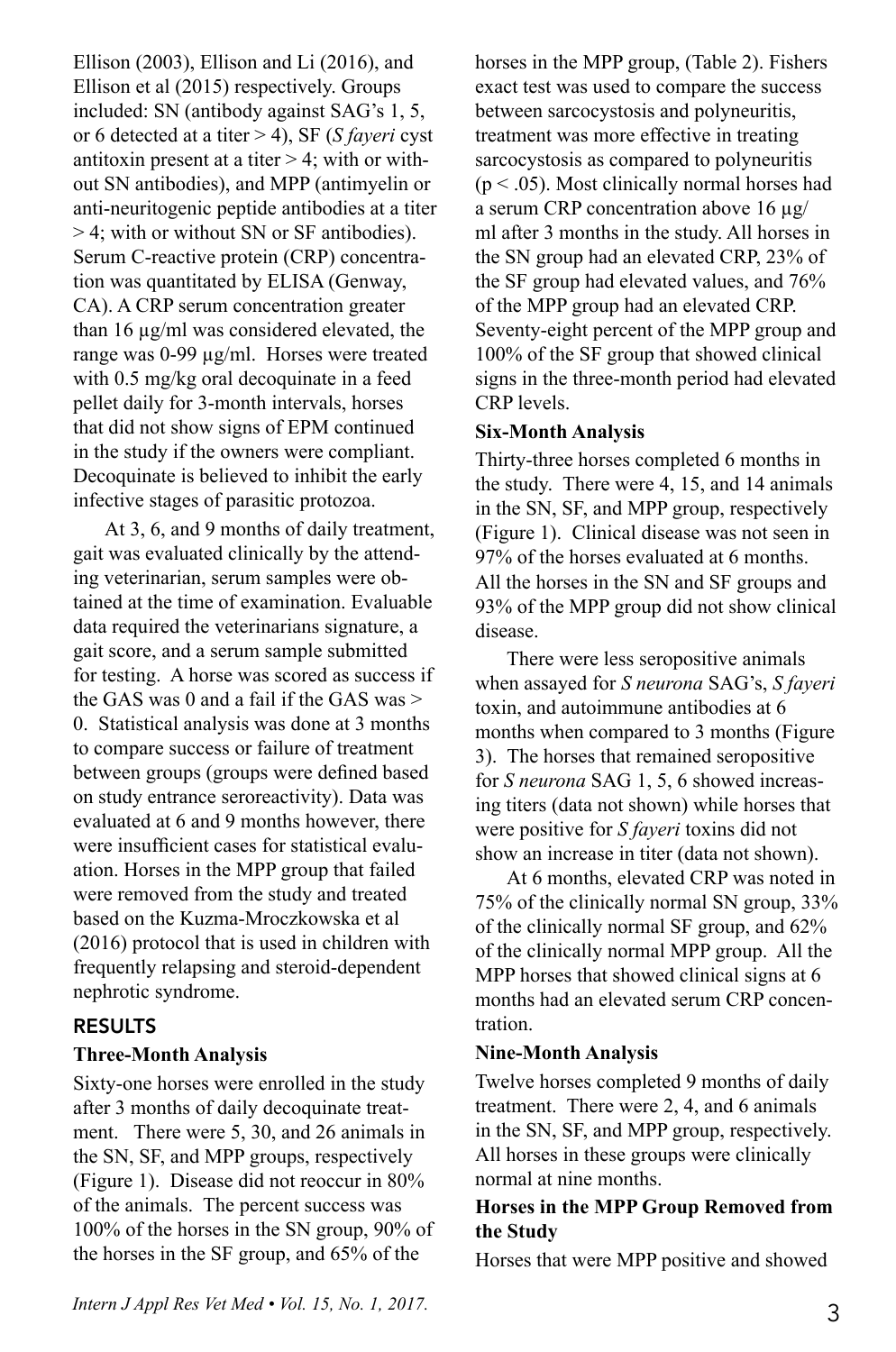*Figure 1. Distribution of three disease conditions associated with PTEDS at the onset of the study. Most horses with PTEDS had S fayeri toxicosis (SF group) or antibodies against myelin protein (MPP group), clinically described as autoimmune polyneuritis. The SN group was the least represented in this population of chronic/relapsing horses.* 



clinical signs of EPM were removed from the study.

# **DISCUSSION**

Post-treatment EPM disease syndrome is common and often attributed to EPM-treatment failure. This study selected a popula-

tion of horses that had a high probability of exhibiting PTEDS to determine the etiology of remitting/relapsing clinical neuromuscular dysfunction in horses that received EPM treatment. There were three disease conditions associated with PTEDS (Figure 1). The smallest number of horses with a history of relapsing disease had an SN designation, and these horses were seropositive for *S neurona* SAG 1, 5, or 6 antigens (Figure 2). The results suggest most of the presently assumed "treatment failures" are perhaps horses treated for the wrong disease because 92% of these historically "relapsing" horses did not have proof of *S neurona* that was uncomplicated with another disease state. Most horses with PTEDS had circulating *S fayeri* antitoxin or antimyelin protein antibodies (Figure 1). Treatment with decoquinate was significantly more effective in treating sarcocystosis as compared to polyneuritis ( $p < .05$ ) when success was determined by an absence of clinical signs of EPM in these horses (Figure 2).

In this study, the most successful outcome was seen in horses that were in the *S* 

*Figure 2. The veterinary examinations for study animals are shown at 3, 6, and 9 months in the study. The absence of clinical signs associated with relapse, scored as a "success", GAS = 0. A score of "fail" indicated any clinical signs of relapse or a gait assessment > 0. Horses were put into the SN group if S neurona antibodies were present, S fayeri group if S fayeri antitoxin, with or without S neurona antibodies, were present, and if autoantibodies against equine myelin protein was present the animal was grouped as MPP. Treatment was more effective in treating sarcocystosis (SN and SF) as compared to polyneuritis (Fishers exact test, p < .05).*



*Vol. 15, No.1, 2017 • Intern J Appl Res Vet Med.* 4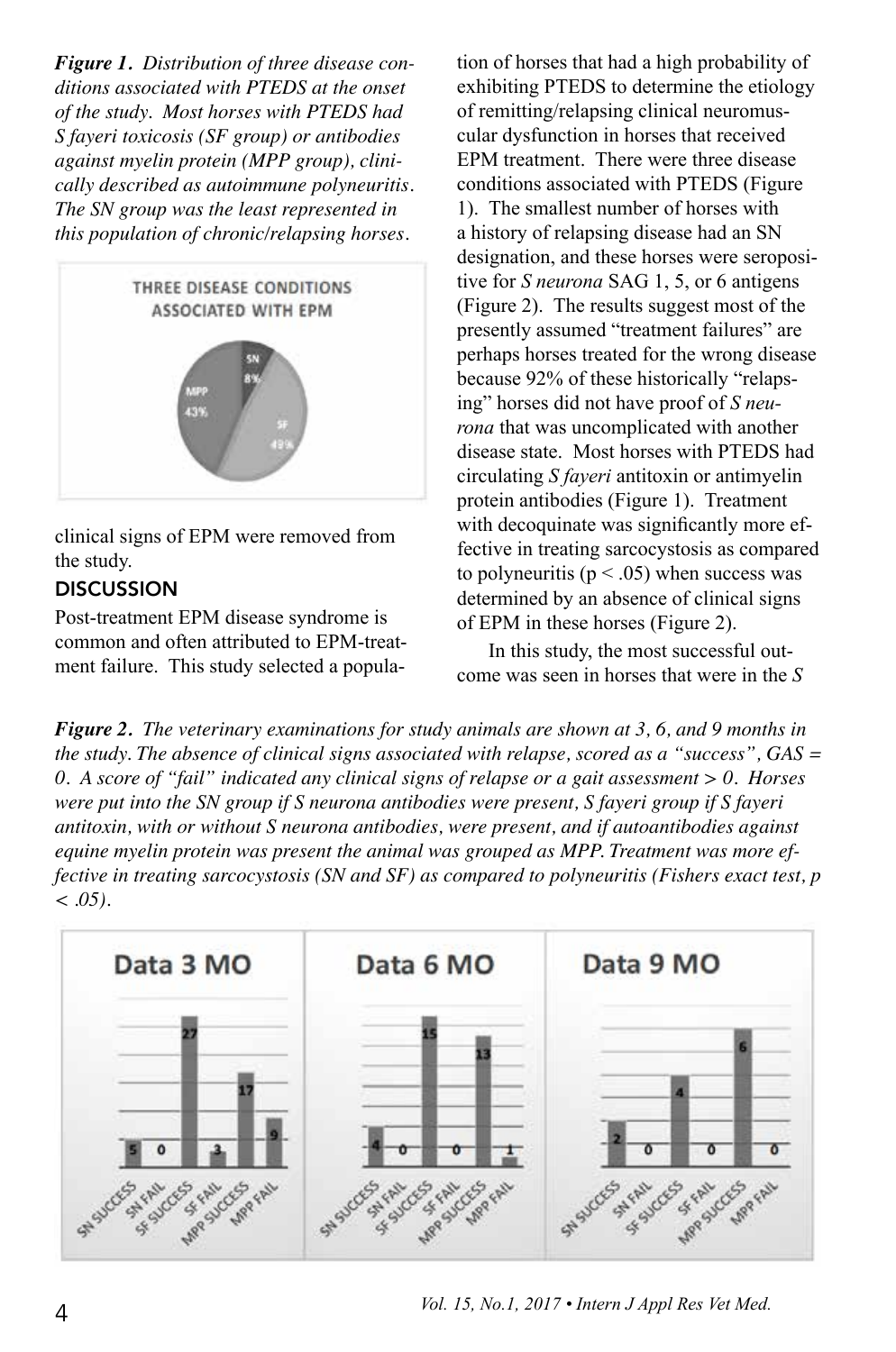*Table 1. Chart showing the percent of the animals, by group, with elevated CRP concentrations (>16 µg/ml) at 3 and 6 months in horses scored as success or fail, perhaps indicating the presence of subclinical inflammation. The number of animals seropositive for S neurona (SN), S fayeri (SF), or myelin protein (MPP) at 3 and 6 months are shown.* 

| <b>CRP</b>          | <b>SN</b> success | <b>SN</b> fail | <b>SF</b> success | <b>SF</b> fail | <b>MPP</b> success | <b>MPP</b> fail |
|---------------------|-------------------|----------------|-------------------|----------------|--------------------|-----------------|
| $>16 \mu g/ml$      |                   |                |                   |                |                    |                 |
| 3 months            | 100%              | $0\%$          | 23%               | $100\%$        | 76%                | 78%             |
| 6 months            | 75%               | $0\%$          | 19%               | $0\%$          | 62%                | $100\%$         |
| <b>Seropositive</b> | <b>SN</b>         |                | <b>SF</b>         |                | <b>MPP</b>         |                 |
| 3 months            | 37                | na             | 33                | na             | 16                 | na              |
| 6 months            | 14                | na             | 15                | na             | 8                  | na              |

*neurona* group. The horses with antimyelin protein antibodies had the highest number of treatment failures and were more likely to demonstrate exacerbated signs of neuromuscular disease. These results indicate a more accurate diagnosis is necessary to effectively select horses for EPM treatment using an antiprotozoal agent.

The number of seropositive animals (SN, SF, and MPP) decreased over time. In this study, at enrollment some *S fayeri* animals were seropositive for *S neurona*, and horses with autoimmune polyneuritis were seropositive for *S neurona* and/or *S fayeri*, it would be expected that without re-exposure to *Sarcocystis* animals would seroconvert to negative. Pusterla et al (2013) reported in one study that the length of time for seropositive *S neurona* horses to convert to seronegative, irrespective of treatment or no treatment, was 5-6 months.

It was interesting that the SN group animals in the current study had increasing SAG 1, 5, or 6 antibody titers during the study (data not shown), but showed no signs of disease. Increasing SAG antibodies may indicate that there was continued exposure to *S neurona* in the environment. Repeated environmental exposure to *S neurona* may stimulate antibody against SAG 1, 5, or 6 antigens resulting in a rising titer. These results contrast with other prophylactic studies in which *S neurona* antibodies declined in horses treated with triazine agents. Studies designed to prevent EPM, ponazuril-treated

oocyst-challenged horses, (Furr et al, 2006) and a field study using diclazuril continually fed to high risk foals (Pusterla et al, 2015), indicated that *S neurona* antibodies were delayed or declined. Furr et al (2006) showed that prophylactic administration of ponazuril (triazines) did not prevent EPM in sporocyst challenge horses because clinical disease accompanied the decline in *S neurona* antibodies.

The biology of the parasite including stage-related antigen expression may explain the current study results. Sporozoites are short lived. Sporozoites become a 1st-generation schizont that produces 1st generation merozoites, which may destroy host cells. The 2nd generation merozoites must become sarcocysts. Sporozoites minimally express SAG 2, 3, 4, and 5. These are immunodominant surface antigen expressed by merozoites. Collectively, it was shown by Howe et al (2008), Miller et al (2004), and Wendte et al (2010) that *Sarcocystis neurona* SAG 1, 5, and 6 are mutually exclusive genes found in strains of *S neurona*. Therefore, it is anticipated that SAG 1 and SAG 6 would also show minimal expression in sporozoites and expression followed by down regulation in some merozoite stages as shown for SAG 5 by Gautam et al (2011).

Differences in antigen selection to detect *S neurona* in the triazine-prevention studies and those used in this study, SAG 1, 5, and 6, may reconcile the differences in antibody detection. Although sporozoites may express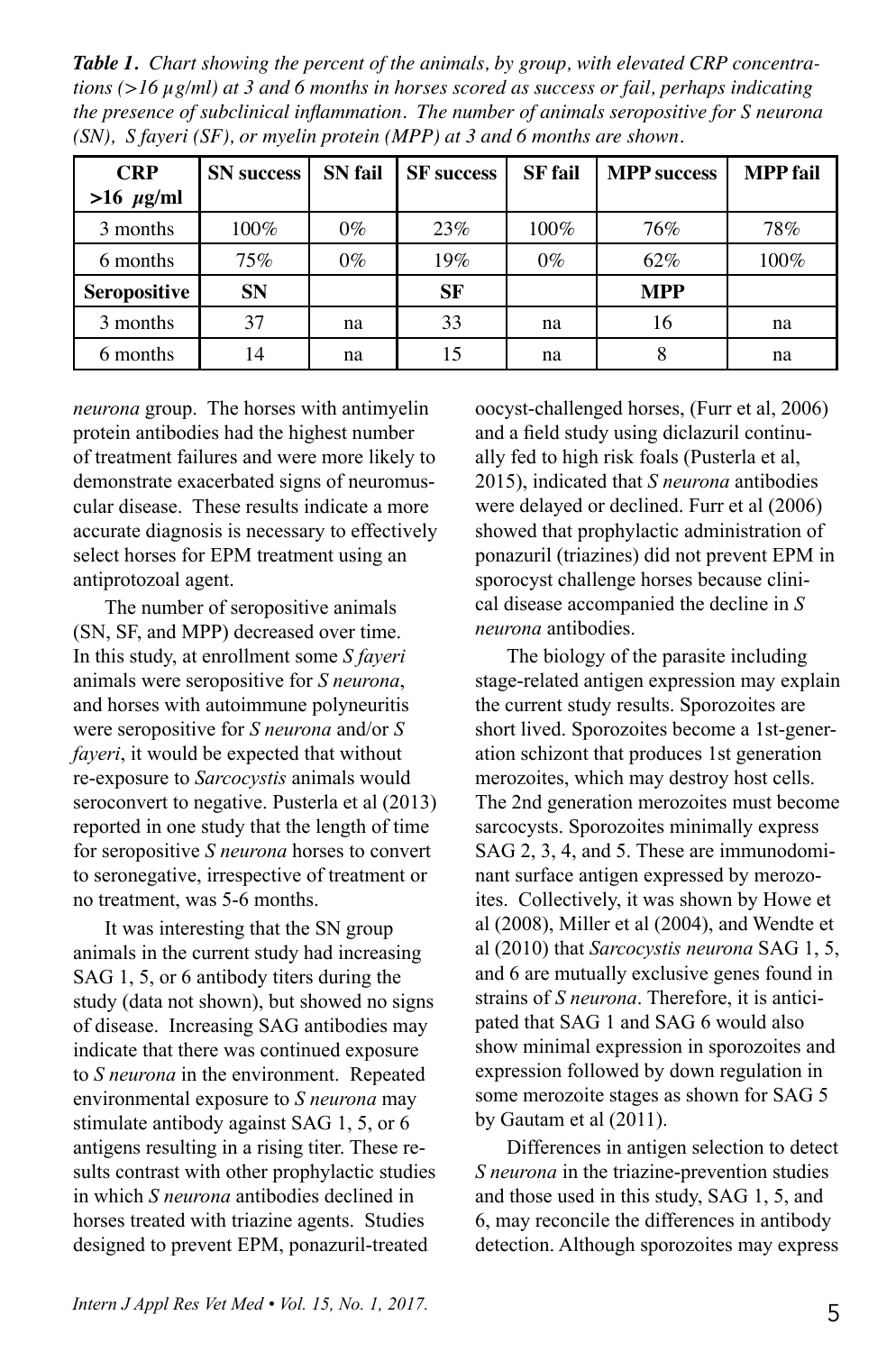little SAG 1, 5, and 6, the first generation merozoites could release antigens detected by our assay. This study used the presence of anti-toxin as a marker for *S fayeri* to clearly separate the immune response to the two species that infect horses. Although bradyzoites of *S fayeri* may express crossreactive surface antigens to *S neurona* the sarcocyst toxin is unique to the cyst stage.

Triazine drugs didn't affect the intestinal stages of sporozoites or SAG 1, 5, 6 antigen antibodies would have increased in the prophylaxis studies. It is possible that triazine drugs inhibit development of 1st-generation schizonts -not sporozoites entering cells, and after treatment, inhibited stages began dividing again, and these merozoites initiate proinflammatory responses causing clinical disease, but no measurable antibody response.

Others reported that triazine agents kill some merozoite stages of the protozoa, while other stages are inhibited and retain the ability to begin development again once the drug is removed. Dirikolu et al (2013) speculated that in horses, intact immune responses can likely remove most of the inhibited stages in cases of successful treatment. In unsuccessful cases, relapse occurs because some infectious stages are not completely removed. In this scenario, antibodies against some antigens are expected to decline while clinical signs reoccur due to an exacerbation of selected organisms. In the current study, animals didn't show clinical signs of disease, therefore progressive infection was not indicated.

Lindsey et al (2013) showed that decoquinate kills merozoites (in vitro), possibly 1st generation merozoites in the gut are prevented from disseminating to organs and stimulates gut-mediated immunity that may not induce pathologic pro-inflammatory responses. In this study, antibodies may differentiate new infections from previously treated infections because 1st generation merozoites (derived from sporozoites) would display different antibody profiles than merozoites that were exacerbations

from silent infections. It is anticipated that chronic dysfunctional inflammatory reactions that target neuromuscular tissues would not be affected by anti-protozoal agents unless there was an active infection.

Levels of *S fayeri* antitoxin decreased at 6 months in this study, indicating sarcocysts were no longer stimulating the production of antitoxin, or new toxin-secreting sarcocysts were not formed, in these clinically normal animals. *Sarcocystis fayeri* infection was evaluated by measuring antitoxin, rather than antibodies against *S fayeri* merozoite surface antigens. Although it was not done in this study, it is expected that an assay for *S fayeri*-specific surface antibodies found on merozoites would show an increasing titer if S. fayeri was present in the environment, as seen in the *S neurona* exposed horses in this study.

A decrease in *S fayeri* antitoxin may be due to degradation of muscle sarcocysts or inhibition of new sarcocyst formation. In other studies, conducted by Smith et al (1989), inflammation in striated muscles was weakly related to the schizont burden (not sarcocyst burden) and strongly related to myocyte degeneration, suggesting that inflammatory cell response was principally due to myocytic necrosis and not the parasites. These challenge experiments showed that schizonts of *S falcatula* were not toxigenic. Encephalitis was present in all challenged birds. Despite the absence of clinical disease, subclinical disease was present. The CRP results in the current study support the presence of subclinical and clinical inflammation associated with *S fayeri* in horses. However, an elevated CRP was most often associated with clinical disease.

Horses with antimyelin protein antibodies that relapsed were removed from the study and treated for autoimmune polyneuritis. The MPP group showed the largest number of animals with recurrent signs and, as expected, this disease did not respond to the antiprotozoal therapy. Chronic inflammation, resulting in autoimmune neurological dysfunction, is suggested in humans diag-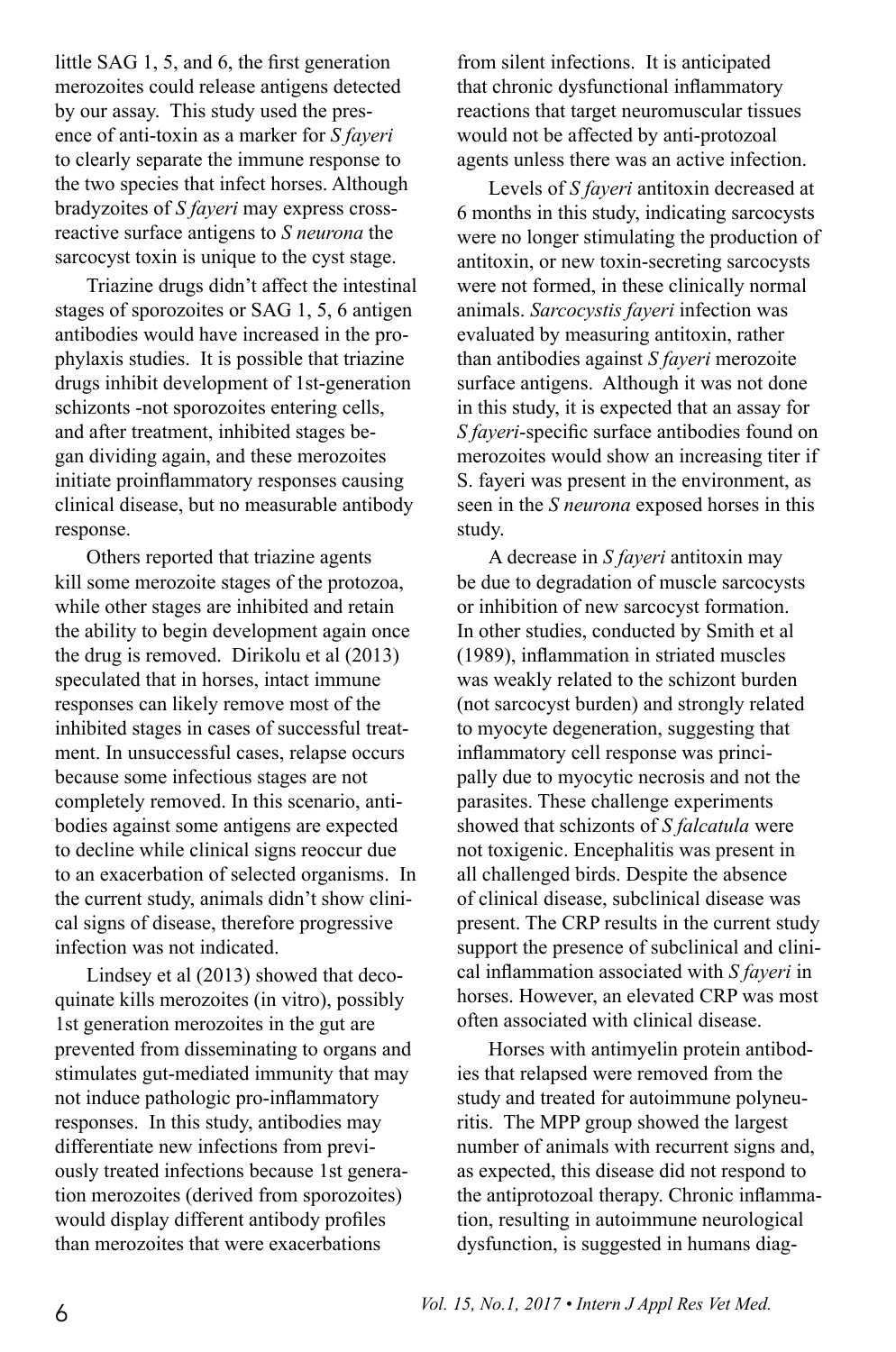nosed with multiple sclerosis (MS). Lehmann-Horn et al (2013) suggest plasma cells, which secrete autoreactive antibodies seen in MS, contribute to demyelination within the inflamed central nervous system. Ellison et al (2015) showed autoimmune polyneuritis, perhaps an MS-like equine neuromuscular disease, and PTEDS, are associated with antimyelin protein antibodies. Murrell et al (1986) speculated that the pathogenesis of immune-mediated MS is associated with neurotoxins released from *Sarcocystis* sarcocysts. It is possible that a similar disease mechanism is present in humans and horses. The mechanism of *Sarcocystis*-associated autoimmune polyneuritis in horses is unknown, but the pathology may be cytokine mediated because CRP is stimulated by IL6 and Ellison et al (2015a, 2015b) showed increased CRP levels in horses with autoimmune polyneuritis. Understanding the pathogenesis of EPM would require identification of the disease processes that are mediated by inflammation.

The CRP serum concentrations were elevated in all the SN group horses at 3 months and values declined in a small number of horses by 6 months (Table 3). The CRP concentrations tended to decrease in the asymptomatic *S fayeri* group at 6 months, perhaps indicating the animals were not being re-exposed. The absence of *S fayeri* antitoxin and a declining CRP in study horses may indicate removal of sarcocysts. Inflammation, measured by CRP concentration, was less prevalent in the clinically normal *S fayeri* horses when compared to the *S neurona* horses suggesting that *S neurona* infections in an aberrant host is more inflammatory than *S fayeri* in its normal intermediate host, or there are repeated acute *S neurona* infections. Proinflammatory responses, possibly suggesting the contribution of inflammation to clinical signs of EPM, are not uncommon in the pathogenesis of sarcocystosis in true intermediate hosts as shown by Smith et al (1989).

In this study, the CRP concentration decreased slightly in the asymptomatic MPP group. However, sub-clinical autoimmune inflammatory disease was still present in most of these horses.

This study indicates that there are three etiologies of relapsing signs in horses with PTEDS. Each syndrome may require a different treatment and have a different prognosis. All etiologies were associated with inflammation measured by an elevated CRP concentration. This study indicates that horses with a clinical history of relapsing/ remitting *S neurona* are not a recrudescence of existing parasites, but rather re-exposure and infection because these chronic EPM horses demonstrated an increasing titer to *S neurona* SAG's but no clinical disease.

Sarcocysts are initially derived from intestinal infections. Sporozoites of most *Sarcocystis* penetrate the epithelial cell surface of intestine of intermediate host and migrate to endothelial cells of capillaries and then divide by schizogony, or they migrate to hepatocytes then start schizogony. Two generations of schizogony occur and merozoites eventually penetrate muscle. Merozoites divide by endodyogeny in muscle cells and are called metrocytes. In sarcocysts metrocytes produce other metrocytes or bradyzoites by endodyogeny. Mature sarcocysts contain only bradyzoites. The cause of sarcocyst degeneration is not known, but the released toxins may be antigenic.

Polyneuritis and encephalomyelitis can be a consequence of inflammatory cytokines that can enter the CNS in the absence of in situ organisms as seen by Melo and Machado (2009) in other protozoal disease. Anti-protozoal treatments do not address the component of inflammation associated with sarcocystosis as shown in this and other studies conducted by Furr et al (2006) and Ellison et al (2015a, 2015b).

The presence of circulating CRP in horses with clinical and sub-clinical autoimmune polyneuritis, the MPP group in this study, may indicate a pathologic state of chronic inflammation. It is possible that treatment for the autoimmune component of disease could be monitored using the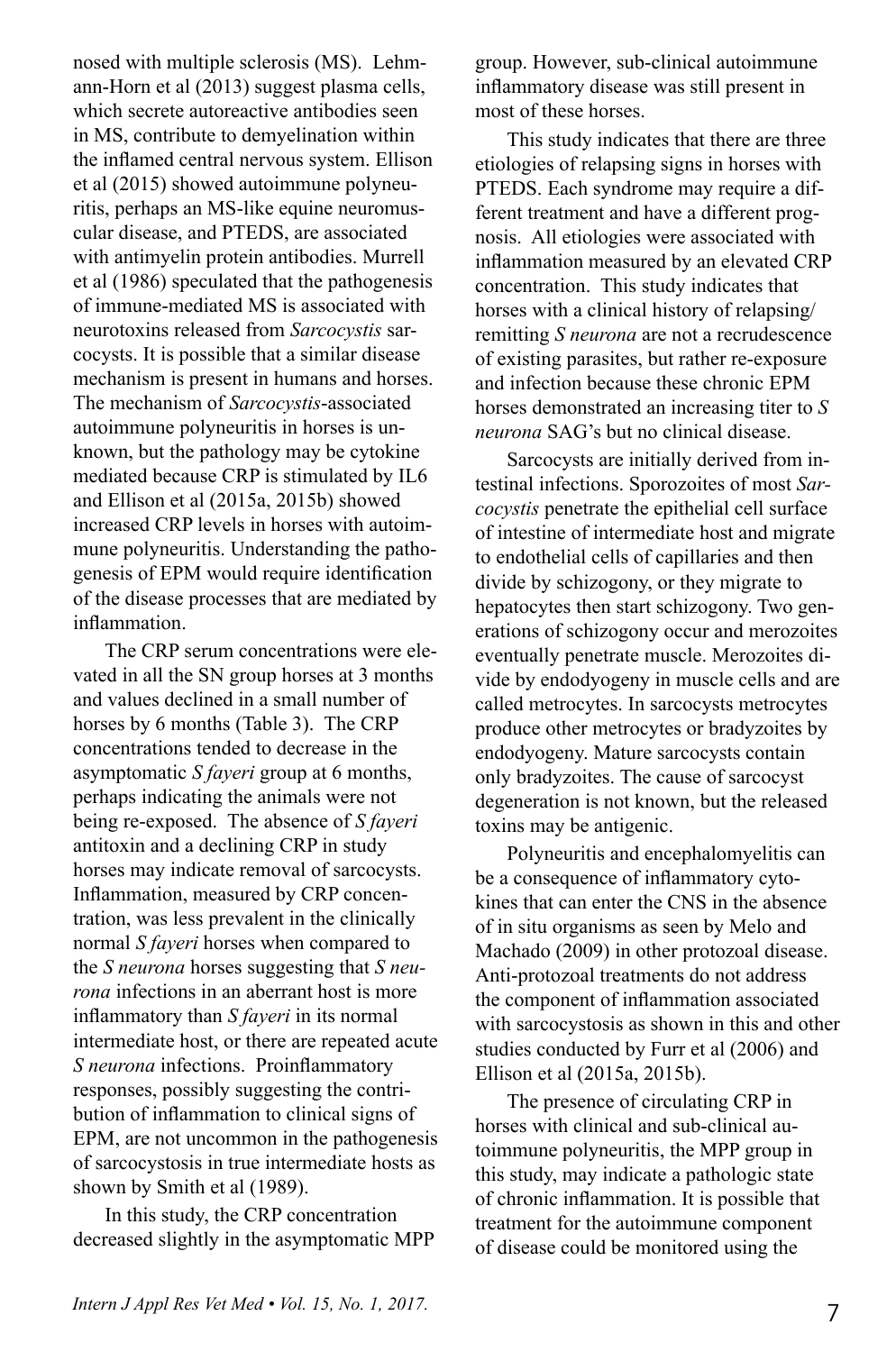CRP concentration. Horses identified as MPP that failed were removed from this study (n=12). Ten removed horses were monitored and received treatment (modified Kuzma-Mroczkowska protocol) for underlying autoimmune disease (data not shown). Clinical signs resolved within days of initiation of therapy, however, at 2-4 weeks the serum CRP concentrations remained elevated and the horses tended to relapse days to months after discontinuation of 2 weeks of therapy. Because resolution of clinical signs preceded a reduction in CRP concentration in these horses with autoimmune polyneuritis, subclinical disease may require extended therapy to resolve immune-mediated inflammation and prevent relapses. More work is needed to determine the relationship between resolution of clinical signs and disease as it relates to CRP concentration in MPP horses.

## ACKNOWLEDGEMENTS

This study was funded by Pathogenes Inc. The author thanks Dr. Tom Kennedy and Dr. David Lindsay for reviewing the manuscript.

## **REFERENCES**

- 1. Aleman M, Shapiro K, Siso S, Williams DC, Rejmanek D, Aguilar B, Conrad PA., 2015. "*Sarcocystis fayeri* in skeletal muscle of horses with neuromuscular disease." *Neuromuscul* Disord, 41-5.
- 2. Dirikolu L, Foreman JH, Tobin T., 2013. "Current therapeutic approaches to equine protozoal myeloencephalitis." *JAVMA*, 482-491.
- 3. Dubey JP, Calero-Bernal R, Rosenthal BM, Speer CA, Fayer R., 2016. *Sarcocystosis* of Animals and Humans. CRC Press Taylor and Francis, p 159.
- 4. Ellison SP, Kennedy T, et al. "Development of an ELISA to detect antibodies to rSAG1 in the horse." 2003. *J App Res Vet Med*., 318-327.
- 5. Ellison S, Kennedy T, Li A, Schweiss L., 2015a. "Serum antibodies against a reactive site of equine myelin protein 2 linked to polyneuritis equi found in horses diagnosed with EPM." *Int J Appl Res Vet Med*, 164-170.
- 6. Ellison Siobhan, Witonsky Sharon, 2009. "Evidence that antibodies against recombinant SnSAG1 of *Sarcocystis neurona* merozoites are involved in infection and immunity in equine protozoal myeloencephalitis." *The Canadian Journal of Veterinary Research*, 176-183.
- 7. Ellison SP, Kennedy TK, Li A., 2015b. "Neuritogenic Peptides derived from Equine Myelin P2 basic protein detect circulating antibodies in ataxic horses." *Intern J Appl Res Vet Med*, 175-181.
- 8. Ellison, Siobhan and Austin Li., 2016. "*Sarcocys-*

*tis fayeri* anti-toxin in serum from horses with neuromuscular disease." *Intrn J Appl Res Vet Med*, 152-158.

- 9. Fordyce S, Edington N, Bridges GC, Wriht JA, Edwards GB., 1987. "Use of an ELISA in the differential diagnosis of cauda equina neuritis and other equine neuropathies." *Equine Veterinary Journal*, 19, 55-59.
- 10. Furr M, McKenzie H, Saville WJ, Dubey JP, Reed SM Davis W., 2006. "Prophylactic administration of ponazuril reduces signs and delays seroconversion in horses challenged with *Sarcocystis neurona*." *J Parasitol*., 92(3), 637-43.
- 11. Gautam A, Dubey JP, Saville WJ, Howe DK., 2011. "The SnSAG merozoite surface antigens of *Sarcocystis neurona* are expressed differentially during the bradyzoite and sporotozite life cycle stages." *Veterinary Parasitology*, 183, 37-42.
- 12. Howe DK, Rashekhar GY, Marsh AE, Patil BA, Sville WJ, Lindsay DS, Dubey JP, Granstrom DE., 2008. "Strains of *sarcocystis neurona* exhibit differences in their major surface antigen including the absence of the major surface antigen SnSAG1." *Int J Para*., 623-631.
- 13. Kadlubowski M, Ingram PL., 1981. "Circulating antibodies to the neuritogenic myelin protein 2, in neuritis of the cauda equina of the horse." *Nature*, 293, 299-300.
- 14. Kuzma-Mroczkowska K, Skrzypczyk P, Panczyk-Tomaszeqska M.,2016. "Levamisole therapy in children with frequently relapsing and steroiddependent nephrotic syndrome: a single-center experience." *Central European Journal of Immunology*, 243-247.
- 15. Lehmann-Horn K, Kronsbein C, Weber MS., 2013. "Targeting B cells in treatment of Multiple Sclerosis: recent advances and remaining challenges." *Therapeutic Advances in Neurological Disorders*, 161-173.
- 16. Lindsay DS, Nazir MM, Maqbool A, Ellison SP, Strobel JS., 2013. "Efficacy of decoquinate against *Sarcocystis neurona* in cell cultures." *Vet Parasitol*., 21-23.
- 17. Mackay, R J., 1997. "Serum antibodies to *Sarcocystis neurona*-half the horses in the United States have them!" *J Am Vet Med Assoc*., 482-3.
- 18. Melo G, Machado G., 2009. "Choroid plexus involvement in dogs with spontaneous visceral leishmanias: a histopathological investigation." *Brazilian Journal of Veterinary Pathology*, 69-74.
- 19. Miller MA, Barr BC, Nordhausen R, James ER, Magargal SL, Murray M, Conrad PA, Toy-chouka S, Jessup DA, Grigg ME., 2004. "Ultrastructural and molecular confirmation of the development of *Sarcocystis neurona* tissue cysts in the central nervous system of southern sea otters (Enhydra lutris nereis)." *Intern J Parasitol*.,39, 275-284.
- 20. Murrell TG, O'Donoghue PJ, Ellis T., 1986. "A review of the sheep-multiple sclerosis connection." *Med Hypotheses*., 27-39.
- 21. Pusterla N, Packham A, Mackie S, Kass P, Hunyadi L, Conrad P., 2015. "Daily feeding of diclazuril top dress pellets in foals reduces seroconversion